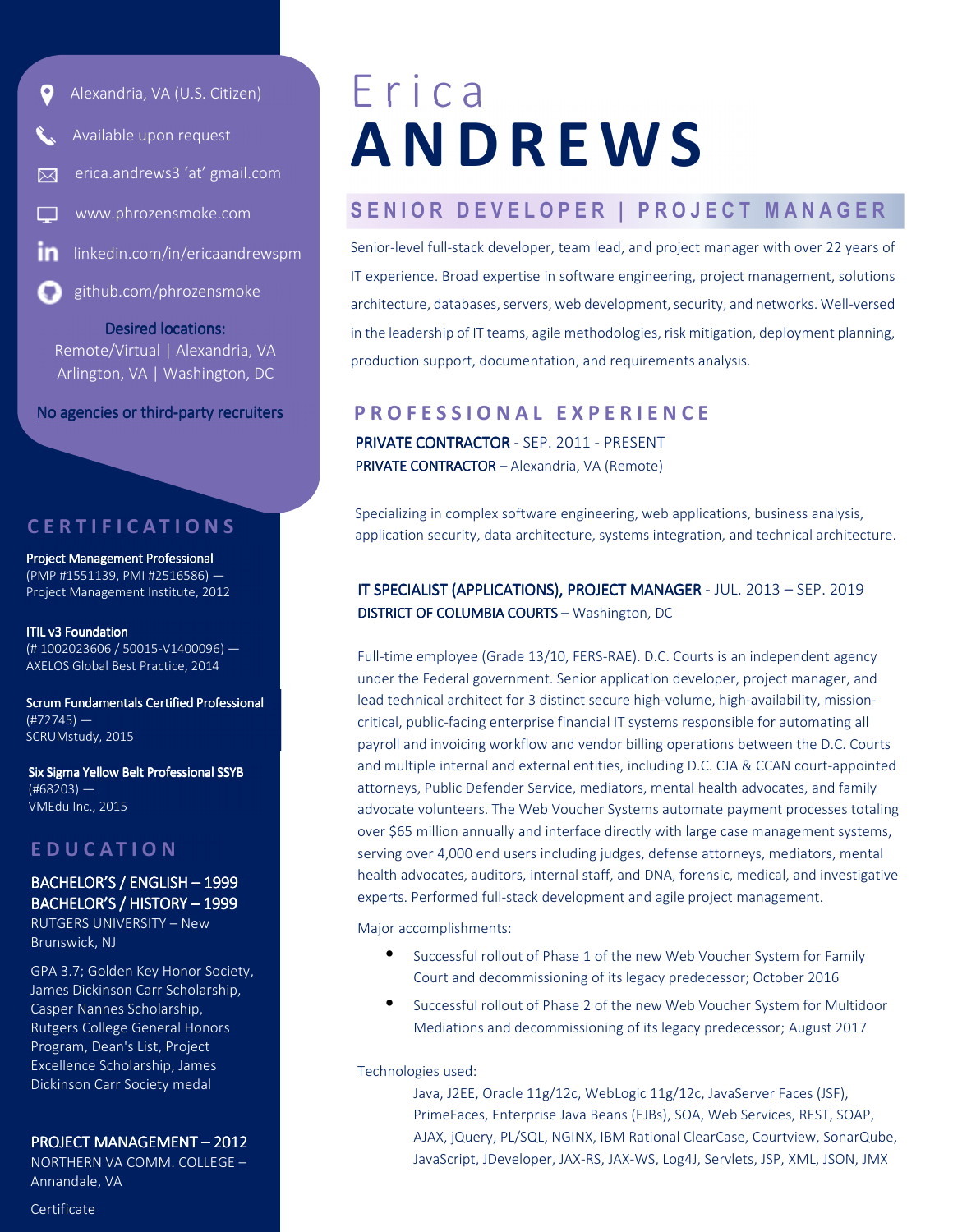# **A W A R D S**

Police Chief's Medal of Merit for Outstanding Performance, 2008

# **S K I L L S**

FULL STACK DEVELOPMENT PROJECT MANAGEMENT WEB APPLICATIONS REQUIREMENTS ANALYSIS JAVA ORACLE JAVASCRIPT PL/SQL JQUERY WEB SERVICES PYTHON PHP LINUX XML REST SOAP JAX-RS JAX-WS J2EE BOOTSTRAP IoT WIRELESS AJAX MICROSERVICES **WEBLOGIC** JBOSS APACHE CSS JSON TOMCAT PRIMEFACES JSF EJB STRUTS **SECURITY** C# .NET SYBASE MySQL INFORMIX SQL SERVER JPA AXIS2 SUBVERSION CLEARCASE GITHUB TFS CLEARCASE SONARQUBE UML MS PROJECT MS VISIO SOLUTION ARCHITECTURE SOA CSS HTML NGINX GIS GPS/AVL JSP SERVLETS SYSTEMS INTEGRATION COTS OPEN SOURCE TECHNICAL DOCUMENTATION ECLIPSE JDEVELOPER SQL DEVELOPER

### SENIOR JAVA ARCHITECT (D.C. COURTS CONTRACTOR) - JAN. 2013 - JUL. 2013 DFUSE TECHNOLOGIES - Washington, DC

Led full-stack development of a secure, public-facing Court Cases Online Payment Services system for electronic collection of court fees and fines. Led technical integration efforts with external credit card processing provider Pay.gov within the Federal government's secure Treasury Web Applications Infrastructure (TWAI). Served as a Senior Java Architect supporting the Web Voucher System, contributing to requirements elicitation, documentation, and technical architecture definition.

Major accomplishments:

• Converted to full-time government employee upon conclusion of contract.

Technologies used:

Java, J2EE, Oracle 11g, WebLogic 11g, JavaServer Faces (JSF), PrimeFaces, Enterprise Java Beans (EJBs), SOA, Web Services, REST, SOAP, AJAX, jQuery, PL/SQL, IBM Rational ClearCase, Courtview, JavaScript, JDeveloper, JAX-RS, JAX-WS, Servlets, JSP, Encryption (SSL), SQL Developer, ClearQuest, XML, JSON

## LEAD TECHNICAL ARCHITECT / J2EE DEVELOPER - SEP. 2011 – SEP. 2015 IBSS CORP. / DST INC. (NOAA CONTRACTOR) – Remote / Silver Spring, MD

#### 2011 – 2012: 1099 Private contractor (full-time, remote)

Design, architecture, and system development of the Asset Management and Planning System (AMP). Long-term contract with the Federal government's National Oceanic and Atmospheric Administration (NOAA) National Marine Fisheries Service (NMFS) automation, data migration, and modernization effort for facility management of 1.5 million square feet of Federal government properties throughout U.S coastal areas. Led full-stack development of a cloud-based, SOA solution in a federated Single Sign-on environment utilizing best practices for authentication, authorization, and security architecture. Performed full stack development, business analysis, business process adaptation, requirements elicitation, and data architecture. System successfully deployed in 2012.

#### 2013 - 2015: 1099 Private contractor (part-time, remote)

Follow-on contract with the NOAA's National Marine Fisheries Service remotely providing new software and database enhancements for the AMP system successfully deployed in 2012. Subcontracted by partner company IBSS Corp at NOAA's request.

Technologies used:

Java, J2EE, Oracle 11g (OAS), WebLogic 10.3 (WLS), AJAX, jQuery, RedHat Enterprise Linux (RHEL), Web Services, Subversion, Assembla, JavaScript, Axis2, Eclipse, PL/SQL, SOAP, JDeveloper, SQL Developer, XML, Active Directory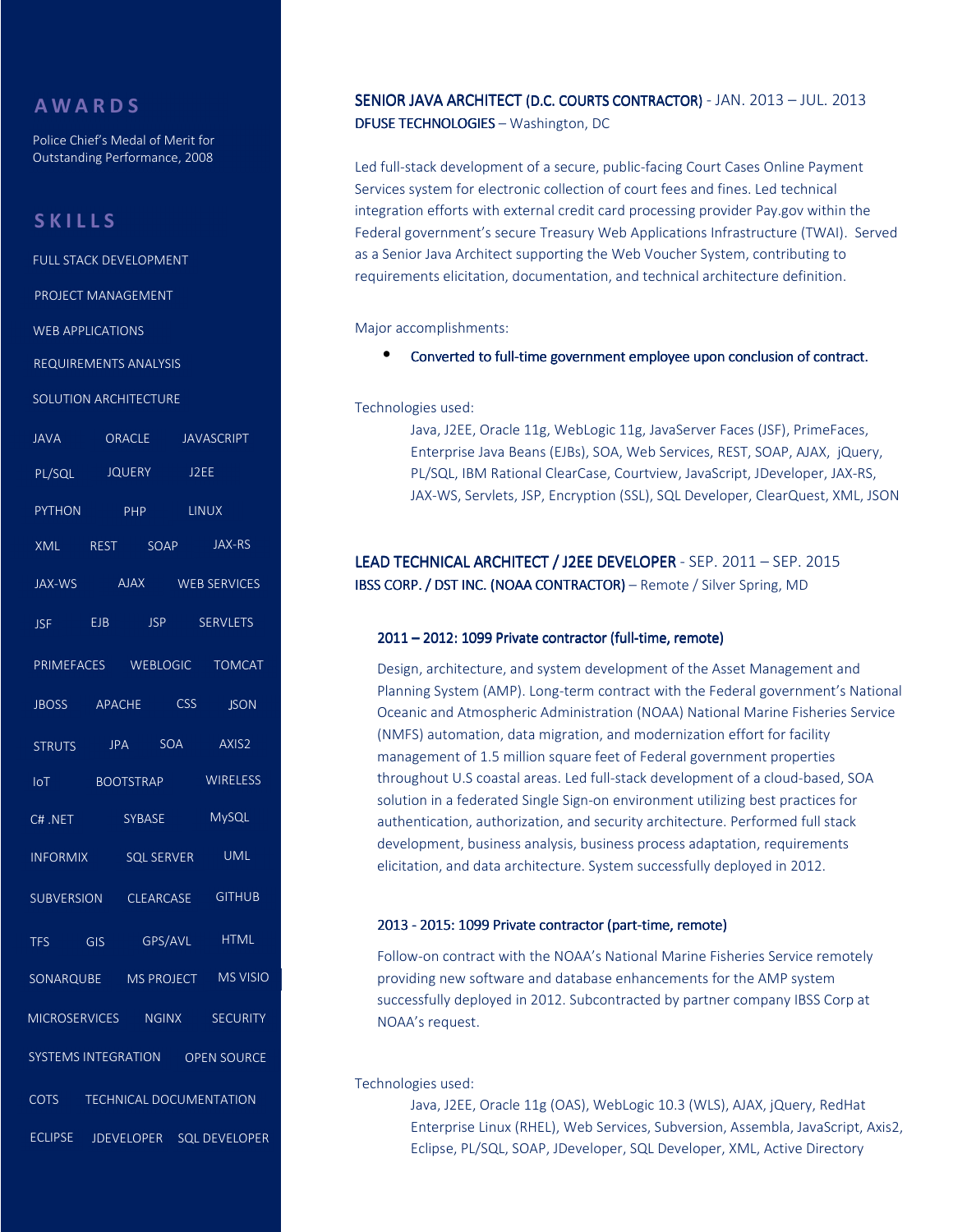# **T R A I N I N G**

#### CSSLP (CERTIFIED SECURE SOFTWARE LIFECYCLE PROFESSIONAL) PROFESSIONAL)

Skillsoft November 2018, Washington, DC

## FUNDAMENTALS OF IBM RATIONAL CLEARCASE V8 UCM FOR USERS

LearnQuest December 2017, Washington, DC

### AGILE CERTIFIED PRACTITIONER (PMI-ACP), CERTIFICATE

Webucator May 2016, Washington, DC

#### **INTRODUCTION TO ANDROID** DEVELOPMENT, CERTIFICATE

Webucator May 2015, Washington, DC

### OBJECTIVE-C TRAINING FOR IOS DEVELOPMENT, CERTIFICATE

Webucator April 2014, Washington, DC

## **ITIL FOUNDATION FOR IT SERVICE MANAGEMENT**

Hewlett-Packard January 2014, Washington, DC

#### **REMEDY HELP DESK TRAINING**

D.C. Police Department December 2007, Washington, DC

#### MICROSOFT PROJECT TRAINING, **CERTIFICATE**

April 2005, Washington, DC

## IT SPECIALIST (APPLICATIONS), PROJECT MANAGER - SEP. 2010 – AUG. 2011 D.C. METROPOLITAN POLICE DEPARTMENT – Washington, DC

Full-time employee (Grade 14/2) for the District of Columbia government. Served as Project Manager, systems integration expert, senior developer, and technical lead for the full-stack deployment of D.C. Police's first Single Sign-On system, Law Enforcement Decision Center (LEDC), which enables 4,000 Department members to securely login to over 40 systems, including multiple secured Case Management systems, utilizing a single Windows network authentication credential. The system served as a single point of entry to multiple case management systems, including JUSTIS, Arrest and Booking, the Homicide and Missing persons systems, and Financial Crimes system. Provided systems analysis and development for the Arrest and Booking Case Management system. Served as Project Manager and technical lead for the development and roll-out of a Printing Web Service sub-system to supplement the COTS Intergraph I/Leads solution, which allows officers to generate dozens of forms for Arrest-related paperwork, migrating paper processes into a paperless environment. Served as Project Manager and technical lead for a new Traffic Enforcement Overtime Scheduling system. Contributing senior software engineer for a new Traffic Crash reconstruction project by handling the design and integration of a Java-based system to enable on-screen traffic accident reconstruction using GIS for the purposes of electronic Accident Report generation. Served as administrator and technical cross-trainer for MPD's SharePoint and Team Foundation Server (TFS) systems. Provided as-needed emergency support and managed the in-house knowledge transfer for the following IT systems no longer covered under contract: Columbo, Incident Case Management (ICM), Family Liaison Support Unit (FLSU), Sex Offender Registry, Alert Management System (AMS), Missing Persons, SOCC Report, Teletype, Victims' Support Unit (VSU), Automated Field Reporting, Waciis Case Management, PD 76 (Vehicle Stop), and Juvenile Case Management System.

#### Major accomplishments:

• Successful completion and rollout of the D.C. Police's first Single Sign-On system, Law Enforcement Decision Center (LEDC), launched in April 2011.

#### Technologies used:

Java, J2EE, C# .NET, Subversion, Eclipse, Oracle, SQL Server, Visual Studio, Team Foundation Server (TFS), SharePoint , Ruby on Rails, PHP, Python, Microsoft Project, Linux (RedHat), ESRI GIS, Google Maps, Ant, JavaScript, Subversion, Apache, Tomcat, XML, IIS, Active Directory, LDAP, Unix shell, UML, Microsoft Visio, AJAX, JQuery, DC GIS, SOA web services, SaaS, DOJO, JSON, Cryptography and encryption (SSL), Internet Information Server (IIS), CJIS

SENIOR BUSINESS ANALYST, TECHNICAL ARCHITECT - OCT. 2009 - SEP. 2010 NCI INC. (COMPUTECH, INC.) – Washington, DC

Federal government contractor for the Federal Communications Commission (FCC). Led small projects using agile and scrum methodologies for the FCC's Consolidated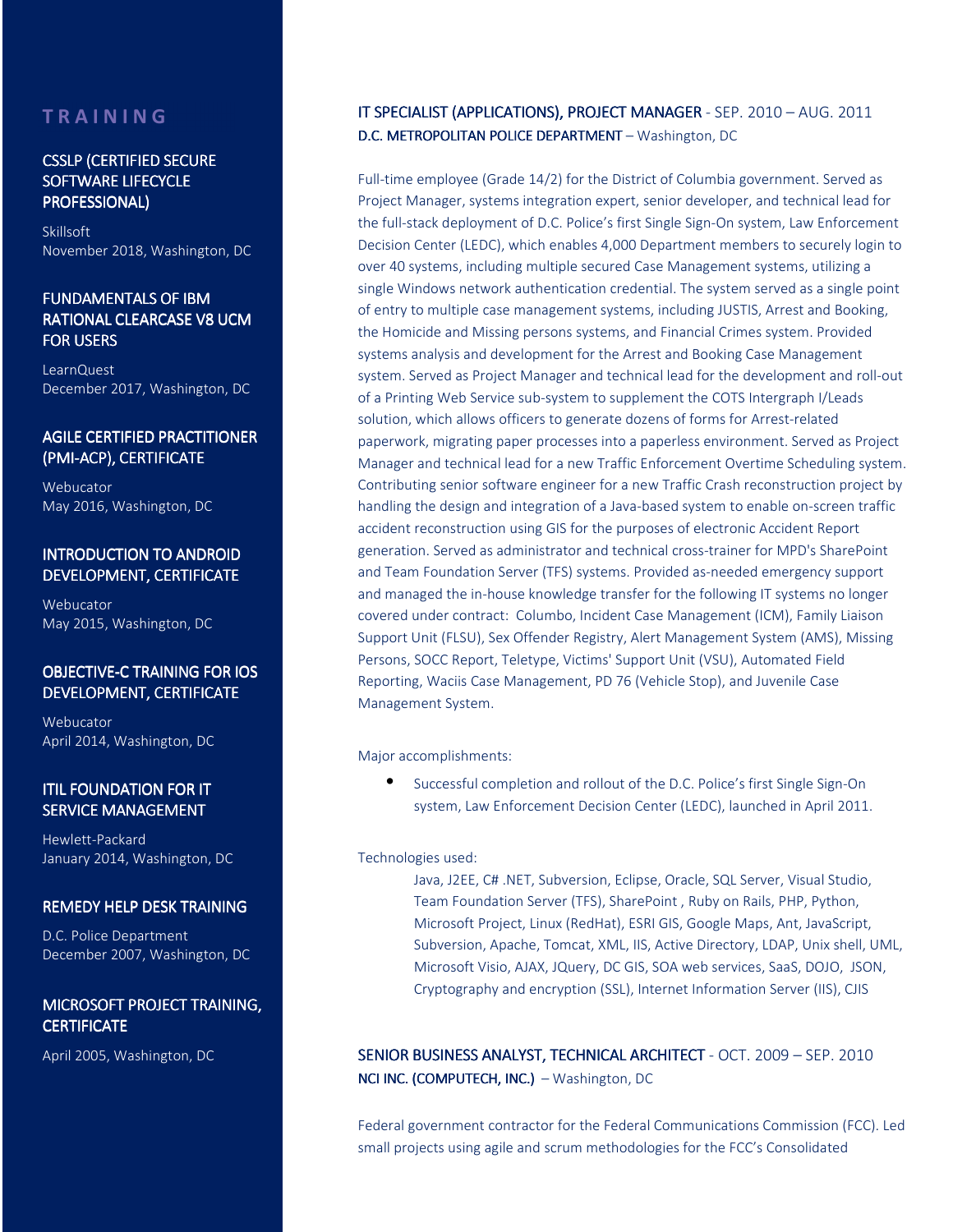## **M E M B E R S H I P S**

### PROJECT MANAGEMENT **INSTITUTE (PMI)**

SEPTEMBER 2012 – PRESENT PMI #2516586

# **P R E V I O U S C L E A R A N C E S ( I N A C T I V E )**

D.C. COURTS BI **NACI** D.C. POLICE DEPT. FULL-SCOPE PUBLIC TRUST CBP / BI PUBLIC TRUST

Licensing System (CLS) for broadcast licenses (AM, FM, and TV). Directed requirements gathering sessions with stakeholders and maintained requirements matrices. Envisioned, strategized, and designed public-facing web applications for the FCC. Led analysis and development of the complex Automated Processing subsystem that handles broadcast license applications, coordinating teams of analysts, Java developers, data architects, and quality assurance testers. Gathered requirements from diverse constituent groups within the FCC, including lawyers, telecommunication engineers, and Bureau heads to distill complex business logic into system specifications and provide technical thought leadership. Led Joint Application Development (JAD) efforts to translate engineering logic and legal business processes into viable data models and software implementations. Computech was acquired by NCI.

Technologies used:

Sybase, Microsoft Visio, Microsoft Project, Java, J2EE, UML, Oracle, JRules, SOA Web services, SaaS, XML

PROJECT MANAGER, DEPUTY PROGRAM MANAGER - JUL. 2006 – AUG. 2009 NEW LIGHT TECHNOLOGIES, INC. (MULTIPLE ROLES) - Washington, DC

#### IT Project Manager (D.C. Metropolitan Police Department contractor) - Sep 2007 – Aug 2009 – Washington, DC

Successfully managed the procurement, configuration, installation, deployment, and maintenance of 945 military-style secure wireless Mobile Data Terminals (MDTs) throughout the D.C. Metropolitan Police Department (MPD) in support of the Mobile Data Computing Program, allowing officers to perform NCIC checks, utilize silent dispatch functions, access investigative tools and case management systems, and complete paperless automated field reports. Served as a mentor to junior level team members and identified suitable tasks to help foster their skills development. Ensured all deployed units met Departmental encryption and traceability standards. Developed sets of Standard Operating Procedures to increase roll-out efficiency, establish quality standards, and ensure accountability and stringent inventory control of valuable IT assets. Designed and implemented technical configurations intended to enforce Departmental computer usage policies. Provided concise daily briefings and written reports to the Chief Technology Officer (CTO / CIO), Police Chief, Mayoral cabinet members, and other executive leaders regarding milestones, project planning, deliverables, costs, business requirements, and risks. As a liaison to multiple vendors, repeatedly obtained timely delivery of services and equipment in accordance with requested schedules, available budget, and Service Level Agreements. Managed daily efforts of all project team personnel in two (2) separate work locations within D.C. as well as staging, deployment, and training schedules for end users. Developed Business Intelligence applications utilizing WebFOCUS and assisted with enterprise-wide deployment of WebFOCUS to support data warehouse reporting efforts.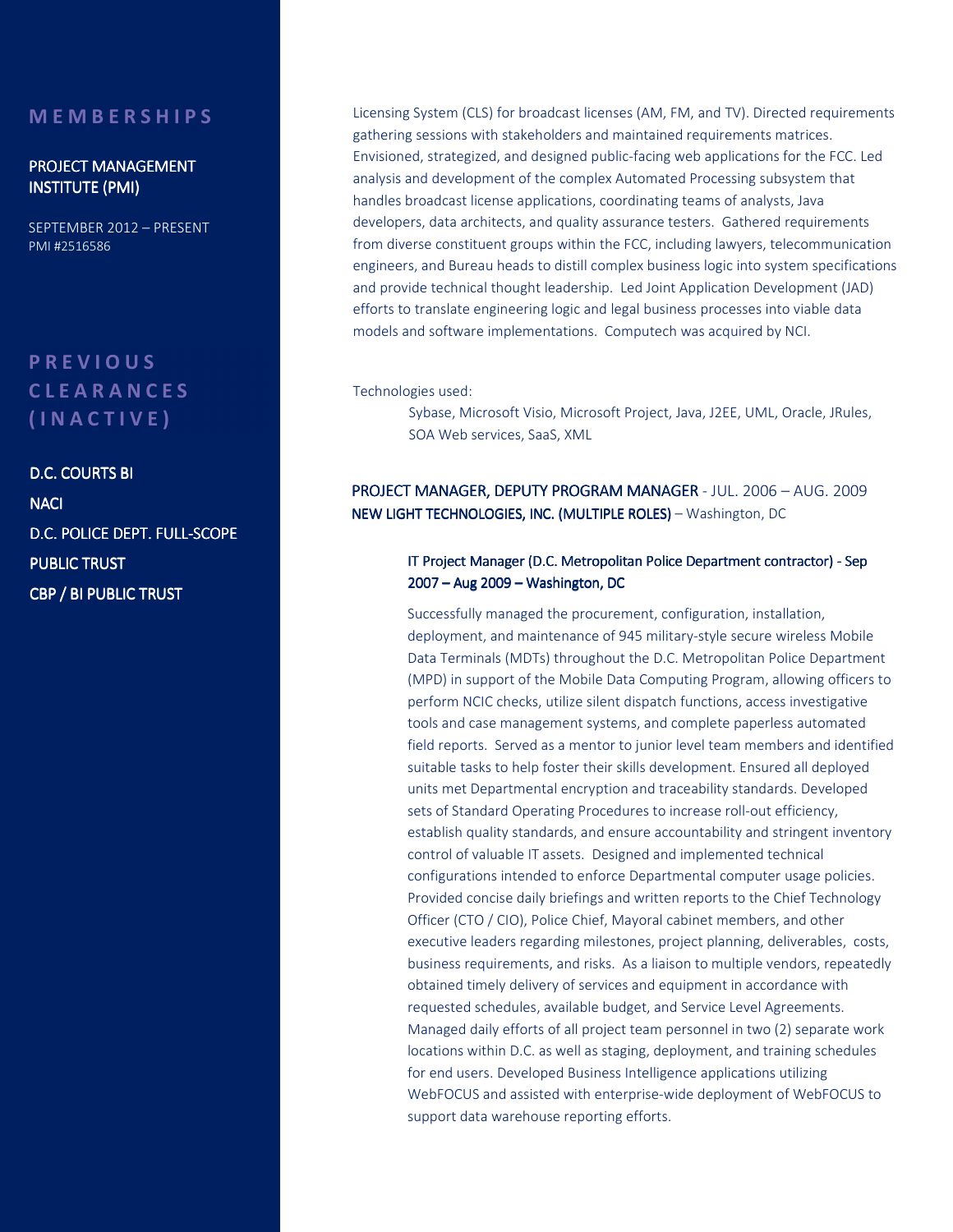#### Major accomplishments:

- Received the Police Chief's Medal of Merit for Outstanding Performance on November 25, 2008
- Managed deployment of \$3.3M in Panasonic Toughbook laptops
- Coordinated and led the training of over 2,500 officers
- Administered inventory of over 1,000 wireless phone lines, representing \$600,000 in annual expenses
- Directed all patrol car MDT installation operations on a day-to-day basis, totaling over 450 police vehicles
- Achieved 100% uptime of MDTs during the 2009 Presidential Inauguration through 24/7 coverage

#### Technologies used:

Wireless Technologies, Windows Server, GPS/AVL, GIS, Microsoft Access, Oracle, SQL Server, Python, Shell Scripting, Microsoft Visio, Microsoft PowerPoint, Microsoft Project, IBI WebFocus, Encryption (Pointsec), DHCP, DNS, BOOTP, TFTP, Firewalls, BMC Remedy

### Deputy Program Manager/Operations Manager (D.C. Protective Services Police contractor) - Jul 2006 – Sep 2007 – Washington, DC

Operations management, IT support, operational security guidance, and project management in support of the District government's Citywide Credentialing Program under the Office of the Chief Technology Officer (OCTO) and the Protective Services Division Police. Managed day-to-day operations for the Citywide Credentialing Program, which issued and managed over 16,000 government employee ID credentials and electronic access cards in compliance with FIPS-201 security and identity verification standards. Authored standard operating procedures to be followed citywide and ensured enforcement of all procedures established. Supervised all credentialing staff and provided auditing expertise for Picture Perfect, an Informix-based ID card management system. Served as a key liaison to stakeholders throughout the government in matters pertaining to technical issues, customer service, and standard operating procedures. Advised the Police Chief, Program Manager, and members of executive leadership of business processes requiring reengineering to support technology and security improvements, identified emerging risks, and planned mitigation strategies. Served as the government's liaison to WMATA (Metro) for SmarTrip-capable ID credentials for government subsidized transit benefits.

Major accomplishments:

- Daily IT operations management, covering 95% of all DC government electronic ID access cards and representing \$1.5M in IT assets
- Successfully planned, managed, and executed a large staff mobilization to issue ID credentials to Mayor Fenty's incoming cabinet during the Mayoral Inauguration of January 2007